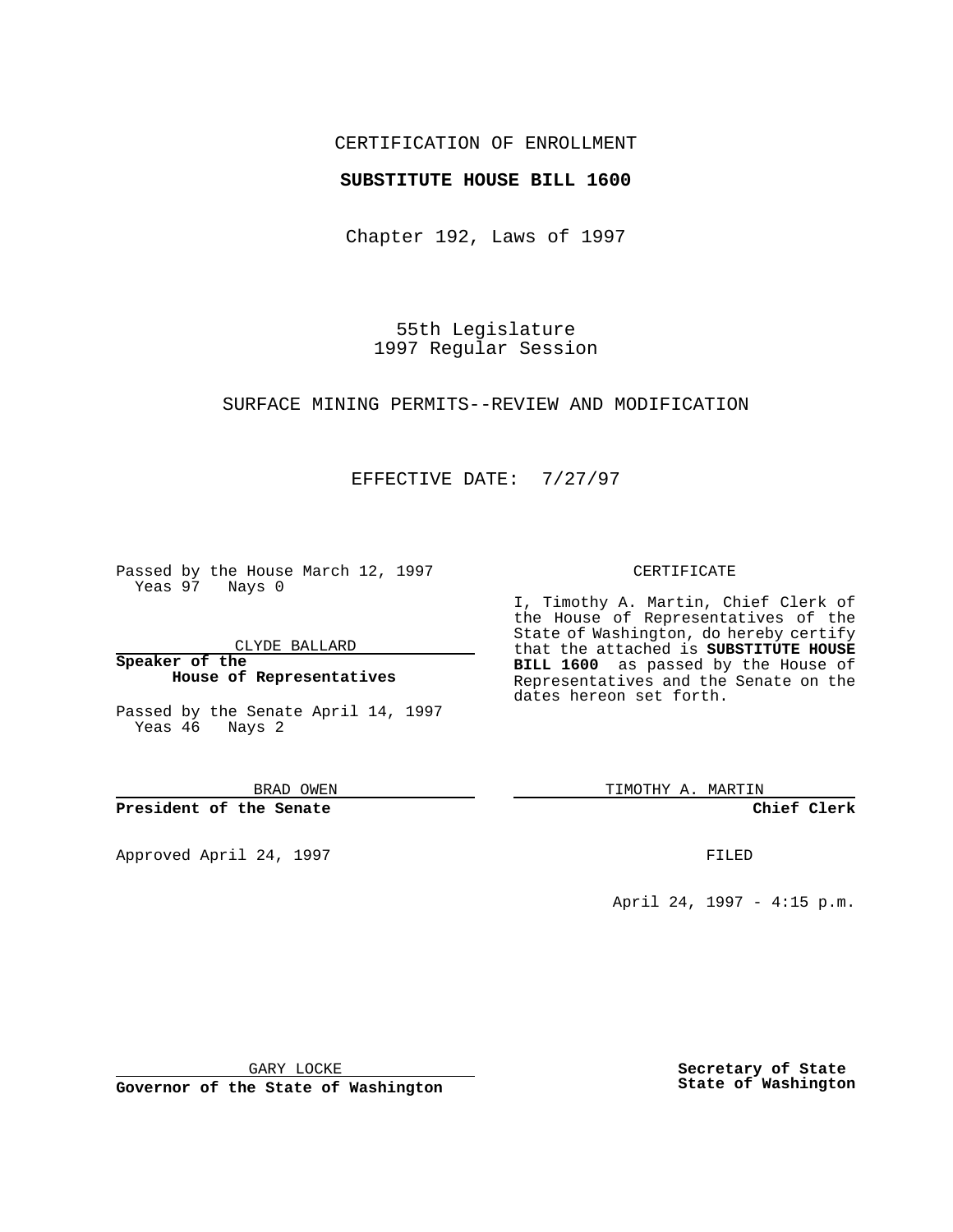# **SUBSTITUTE HOUSE BILL 1600** \_\_\_\_\_\_\_\_\_\_\_\_\_\_\_\_\_\_\_\_\_\_\_\_\_\_\_\_\_\_\_\_\_\_\_\_\_\_\_\_\_\_\_\_\_\_\_

\_\_\_\_\_\_\_\_\_\_\_\_\_\_\_\_\_\_\_\_\_\_\_\_\_\_\_\_\_\_\_\_\_\_\_\_\_\_\_\_\_\_\_\_\_\_\_

Passed Legislature - 1997 Regular Session

#### **State of Washington 55th Legislature 1997 Regular Session**

**By** House Committee on Natural Resources (originally sponsored by Representatives Sheldon and Buck)

Read first time 03/04/97.

1 AN ACT Relating to surface mining; and amending RCW 78.44.081, 2 78.44.091, and 78.44.151.

3 BE IT ENACTED BY THE LEGISLATURE OF THE STATE OF WASHINGTON:

4 **Sec. 1.** RCW 78.44.081 and 1993 c 518 s 11 are each amended to read 5 as follows:

6 After July 1, 1993, no miner or permit holder may engage in surface 7 mining without having first obtained a reclamation permit from the 8 department. Operating permits issued by the department between January 9 1, 1971, and June 30, 1993, shall be considered reclamation permits 10 ((provided such permits substantially meet the protections, 11 mitigations, and reclamation goals of RCW 78.44.091 and 78.44.131 12 within five years after July 1, 1993. State agencies and local 13 government shall be exempt from this time limit for inactive sites. 14 Prior to the use of an inactive site, the reclamation plan must be 15 brought up to current standards)). A separate permit shall be required 16 for each noncontiguous surface mine. The reclamation permit shall 17 consist of the permit forms and any exhibits attached thereto. The 18 permit holder shall comply with the provisions of the reclamation 19 permit unless waived and explained in writing by the department.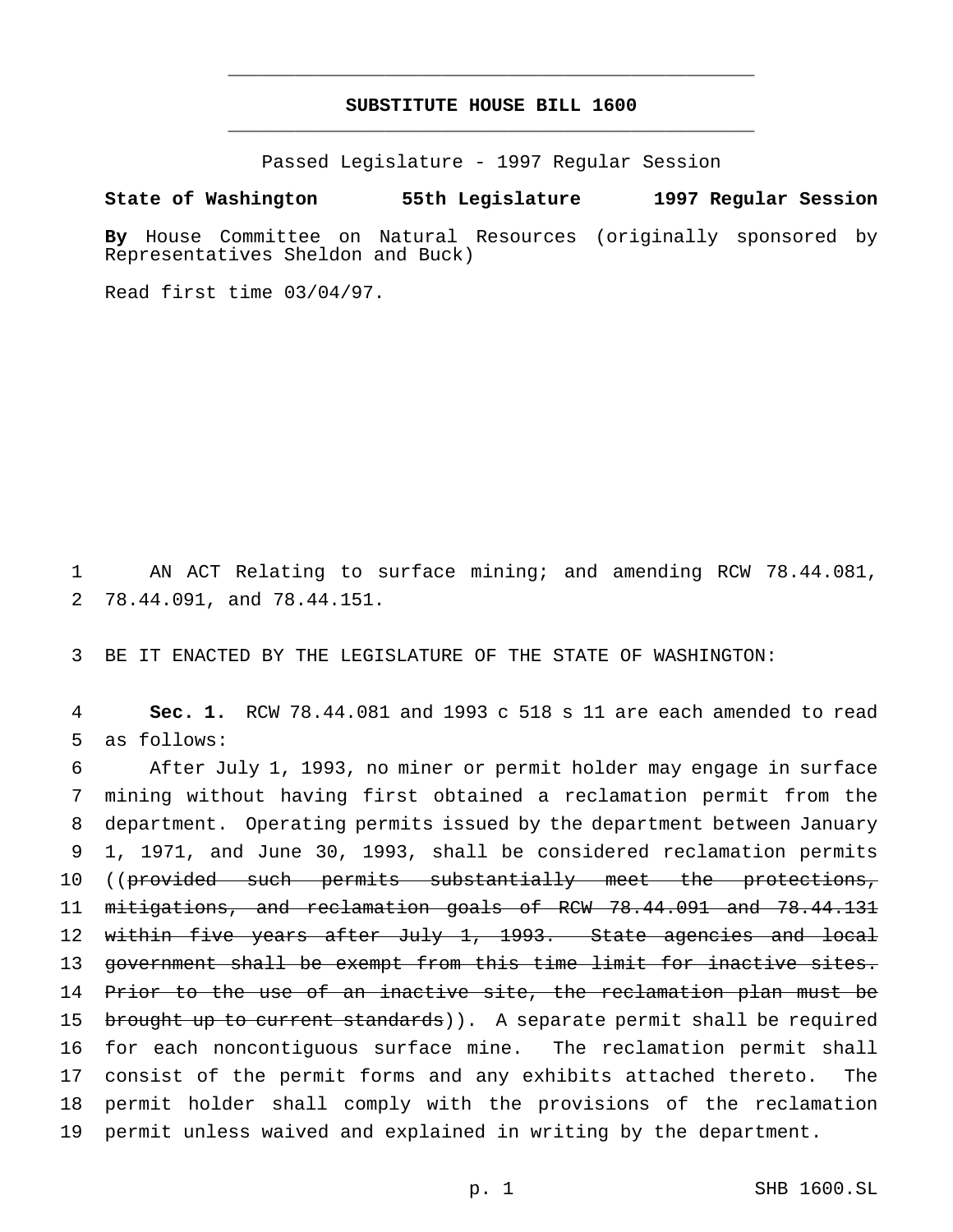Prior to receiving a reclamation permit, an applicant must submit an application on forms provided by the department that shall contain the following information and shall be considered part of the reclamation permit:

 (1) Name and address of the legal landowner, or purchaser of the land under a real estate contract;

 (2) The name of the applicant and, if the applicants are corporations or other business entities, the names and addresses of their principal officers and resident agent for service of process;

 (3) A reasonably accurate description of the minerals to be surface mined;

12 (4) Type of surface mining to be performed;

 (5) Estimated starting date, date of completion, and date of completed reclamation of surface mining;

 (6) Size and legal description of the permit area and maximum lateral and vertical extent of the disturbed area;

 (7) Expected area to be disturbed by surface mining during (a) the next twelve months, and (b) the following twenty-four months;

(8) Any applicable SEPA documents; and

(9) Other pertinent data as required by the department.

 The reclamation permit shall be granted for the period required to deplete essentially all minerals identified in the reclamation permit on the land covered by the reclamation plan. The reclamation permit shall be valid until the reclamation is complete unless the permit is canceled by the department.

 **Sec. 2.** RCW 78.44.091 and 1993 c 518 s 12 are each amended to read as follows:

 An applicant shall provide a reclamation plan and copies acceptable to the department prior to obtaining a reclamation permit. The department shall have the sole authority to approve reclamation plans. Reclamation plans or modified reclamation plans submitted to the department after June 30, 1993, shall meet or exceed the minimum reclamation standards set forth in this chapter and by the department in rule. Each applicant shall also supply copies of the proposed plans and final reclamation plan approved by the department to the county, city, or town in which the mine will be located. The department shall solicit comment from local government prior to approving a reclamation plan. The reclamation plan shall include: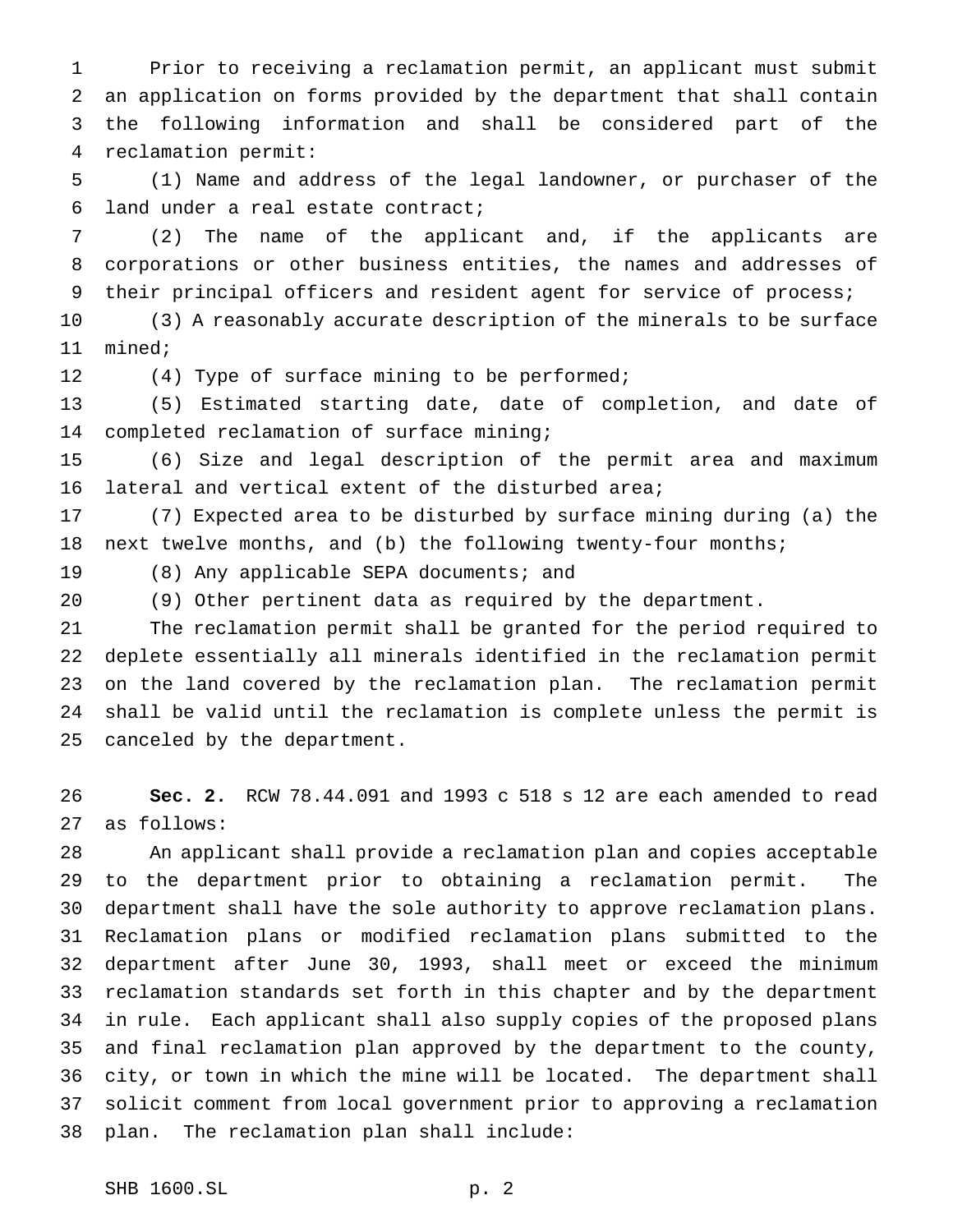(1) A written narrative describing the proposed mining and reclamation scheme with:

 (a) A statement of a proposed subsequent use of the land after reclamation that is consistent with the local land use designation. Approval of the reclamation plan shall not vest the proposed subsequent use of the land;

 (b) If the permit holder is not the sole landowner, a copy of the conveyance or a written statement that expressly grants or reserves the right to extract minerals by surface mining methods;

 (c) A simple and accurate legal description of the permit area and disturbed areas;

12 (d) The maximum depth of mining;

 (e) A reasonably accurate description of the minerals to be mined; (f) A description of the method of mining;

 (g) A description of the sequence of mining that will provide, within limits of normal procedures of the industry, for completion of surface mining and associated disturbance on each portion of the permit area so that reclamation can be initiated at the earliest possible time 19 on each segment of the mine;

 (h) A schedule for progressive reclamation of each segment of the mine;

 (i) Where mining on flood plains or in river or stream channels is contemplated, a thoroughly documented hydrogeologic evaluation that will outline measures that would protect against or would mitigate avulsion and erosion as determined by the department;

 (j) Where mining is contemplated within critical aquifer recharge areas, special protection areas as defined by chapter 90.48 RCW and implementing rules, public water supply watersheds, sole source aquifers, wellhead protection areas, and designated aquifer protection areas as set forth in chapter 36.36 RCW, a thoroughly documented hydrogeologic analysis of the reclamation plan may be required; and

 (k) Additional information as required by the department including but not limited to: The positions of reclamation setbacks and screening, conservation of topsoil, interim reclamation, revegetation, postmining erosion control, drainage control, slope stability, disposal of mine wastes, control of fill material, development of wetlands, ponds, lakes, and impoundments, and rehabilitation of topography. (2) Maps of the surface mine showing: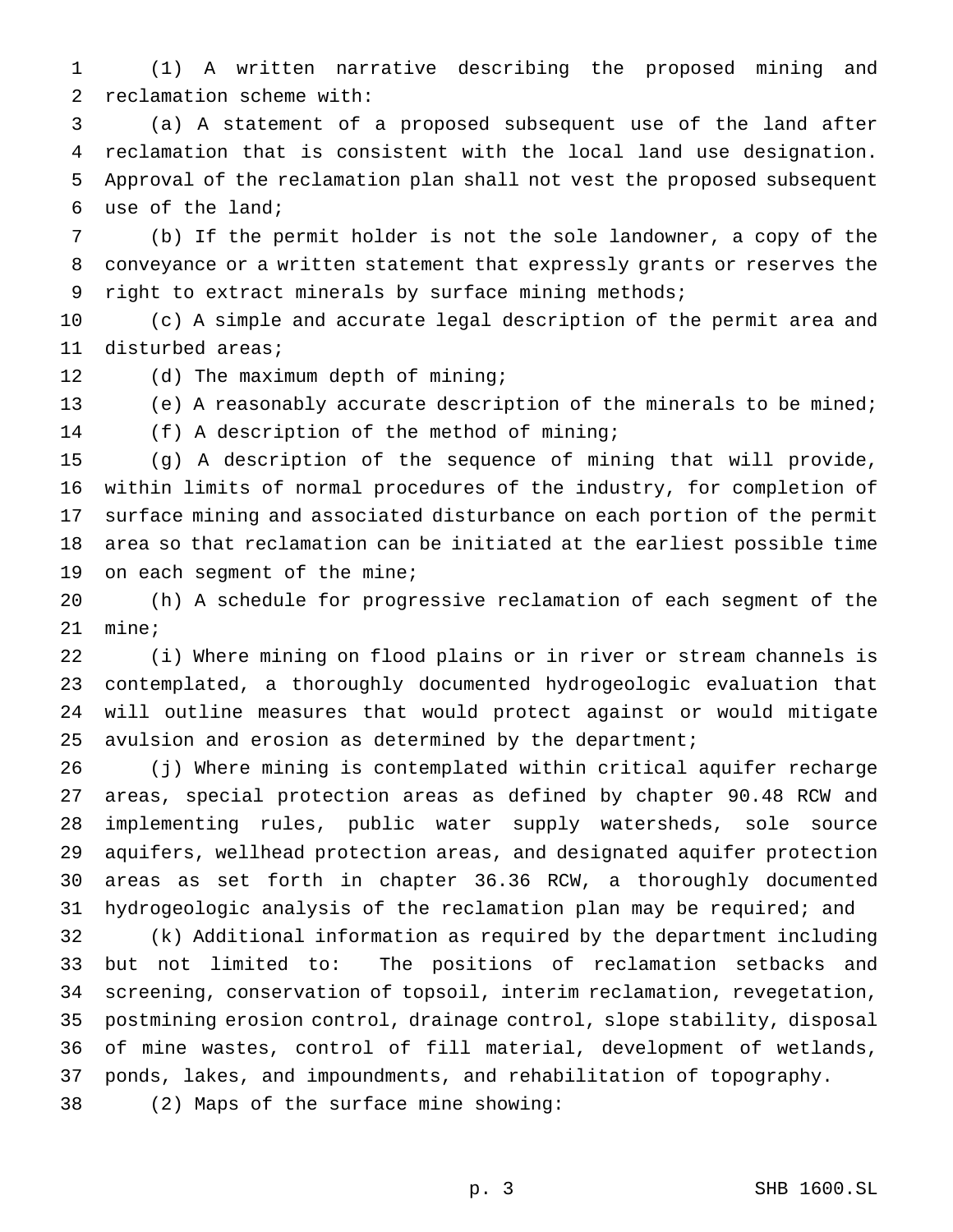(a) All applicable data required in the narrative portion of the reclamation plan;

(b) Existing topographic contours;

 (c) Contours depicting specifications for surface gradient restoration appropriate to the proposed subsequent use of the land and meeting the minimum reclamation standards;

 (d) Locations and names of all roads, railroads, and utility lines 8 on or adjacent to the area;

 (e) Locations and types of proposed access roads to be built in conjunction with the surface mining;

 (f) Detailed and accurate boundaries of the permit area, screening, 12 reclamation setbacks, and maximum extent of the disturbed area; and

 (g) Estimated depth to ground water and the locations of surface water bodies and wetlands both prior to and after mining.

 (3) At least two cross sections of the mine including all applicable data required in the narrative and map portions of the reclamation plan.

 (4) Evidence that the proposed surface mine has been approved under local zoning and land use regulations.

 (5) Written approval of the reclamation plan by the landowner for mines permitted after June 30, 1993.

 (6) Other supporting data and documents regarding the surface mine as reasonably required by the department.

 If the department refuses to approve a reclamation plan in the form submitted by an applicant or permit holder, it shall notify the applicant or permit holder stating the reasons for its determination and describe such additional requirements to the applicant or permit holder's reclamation plan as are necessary for the approval of the plan by the department. If the department refuses to approve a complete reclamation plan within one hundred twenty days, the miner or permit holder may appeal this determination under the provisions of this chapter.

 Only insignificant deviations may occur from the approved reclamation plan without prior written approval by the department for the proposed change.

36 ((The department retains the authority to require that the reclamation plan be updated to the satisfaction of the department at 38 <del>least every ten years.</del>))